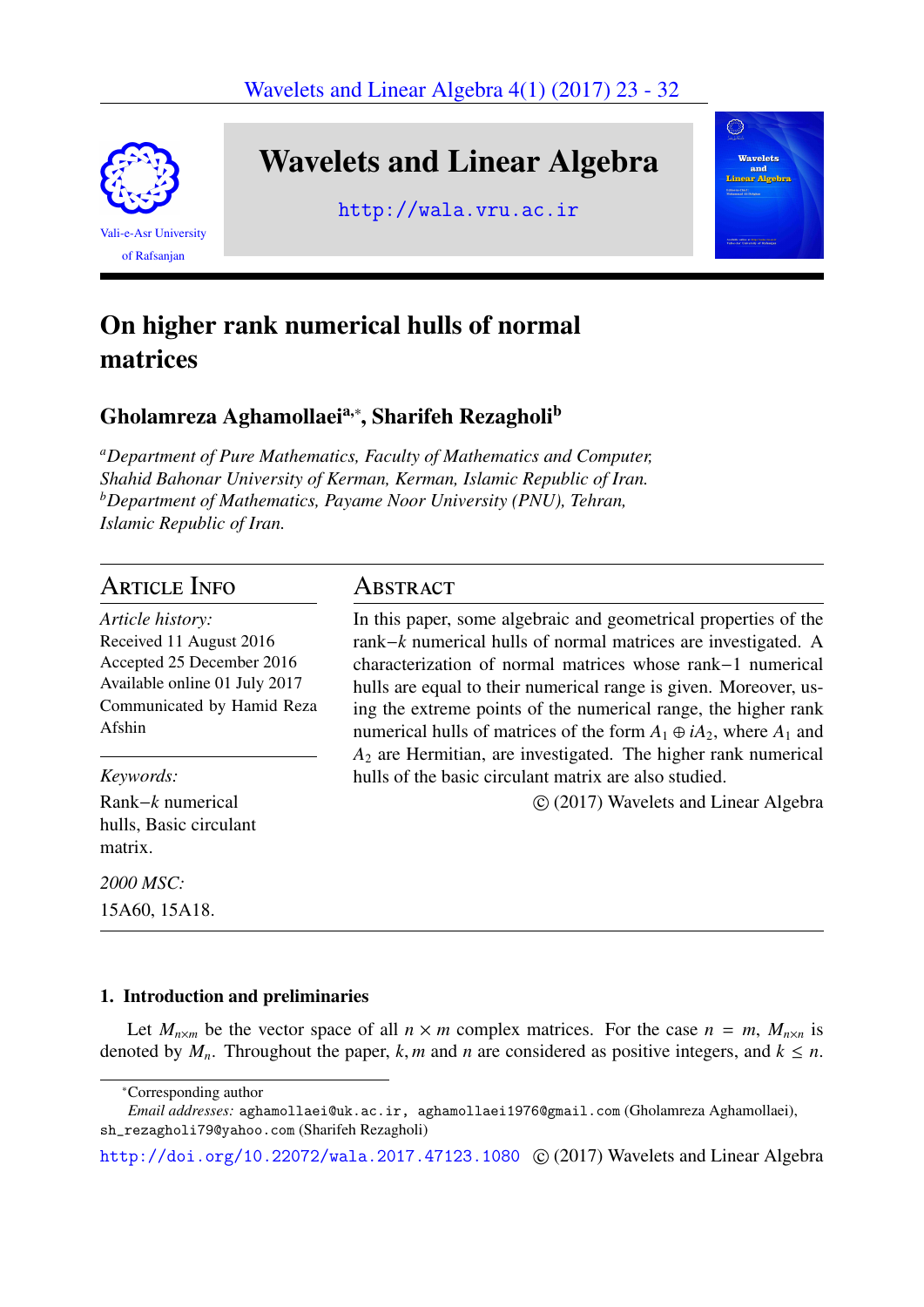Moreover,  $I_k$  denotes the  $k \times k$  identity matrix, and  $\mathcal{I}_{n \times k} = \{X \in M_{n \times k} : X^*X = I_k\}$ , that is the set of all  $n \times k$  isometry matrices. Motivated by the study of convergence of iterative methods in solving linear systems, researchers studied the *polynomial numerical hull of order m* of a matrix  $A \in M_n$ which is defined and denoted, e.g., see  $[11]$ , by

$$
V^m(A) = \left\{ \lambda \in \mathbb{C} : \ |p(\lambda)| \le ||p(A)|| \text{ for all } p \in \mathbb{P}_m \right\},\
$$

where P*<sup>m</sup>* is the set of all scalar polyn[om](#page-9-0)ials of degree *m* or less, and ∥.∥ is the spectral matrix norm (i.e., the matrix norm subordinate to the Euclidean vector norm). This is a set designed to give more information than the spectrum alone can provide about the behavior of the matrix *A* under the action of polynomials and other functions. For the case  $m = 1$ ,  $V^1(A)$  reduces to the classical numerical range of *A*; i.e.,  $V^1(A) = W(A) := \{x^*Ax : x \in \mathbb{C}^n, x^*x = 1\}$ , which is useful in studying and understanding matrices and operators, and has many applications in numerical analysis, differential equations, systems theory (see [8], [9, Chapter 1] and refrences cited there). It is known that  $V^1(A)$  is convex with  $conv(\sigma(A)) \subseteq V^1(A)$ , where  $conv(\sigma(A))$  denotes the convex hull of the spectrum  $\sigma(A)$  of *A*, and the equality holds if *A* is a normal matrix. In the following proposition, we list some properties of the polynomi[al](#page-9-1) n[um](#page-9-2)erical hulls of matrices which will be useful in our discussion. For more information, see [1, 4, 5, 7].

**Proposition 1.1.** *Let*  $A \in M_n$ *. Then the following assertions are true:* 

- (i)  $\{V^m(A) = \{\mu \in \mathbb{C} : (\mu, \dots, \mu^m) \in conv(W(A, \dots, A^m))\}\}\$  $\{V^m(A) = \{\mu \in \mathbb{C} : (\mu, \dots, \mu^m) \in conv(W(A, \dots, A^m))\}\}\$  $\{V^m(A) = \{\mu \in \mathbb{C} : (\mu, \dots, \mu^m) \in conv(W(A, \dots, A^m))\}\}\$ , [wh](#page-9-5)[er](#page-9-6)e for  $A_1, \dots, A_m \in M_n$ ,  $W(A_1, \dots, A_m) =$  $\{(x^*A_1x, \ldots, x^*A_mx): x \in \mathbb{C}^n, x^*x = 1\}$  *is the joint numerical range;*
- <span id="page-1-0"></span>(*ii*) *If A is a normal matrix, then*  $\partial(W(A)) \cap V^2(A) \subseteq \sigma(A)$ *, where*  $\partial(.)$  *denotes the boundary*;
- (*iii*) If A is a normal matrix whose spectrum consists of three non-colinear points and  $\lambda_0$  is the orthocenter *of the triangle*  $\sigma(A)$ *, then*  $V^2(A) = \sigma(A) \cup (\{\lambda_0\} \cap W(A))$ *;*
- (*iv*) Let  $A = diag(\alpha, -\beta, i\gamma, i\theta)$ , where  $\alpha, \beta, \gamma$  and  $\theta$  are distinct positive numbers. Then  $V^2(A) = \sigma(A)$  if *and only if*  $\sigma(A)$  *is an orthocentric system;*
- (*v*) Let  $A = A_1 \oplus iA_2$ , where  $A_1^*$  $\sigma_1^* = A_1$  *and*  $A_2$  *is a semi-definite matrix. Then*  $V^3(A) = \sigma(A)$ *; and if*  $A_1$ *and*  $A_2$  *are semi-definite matrices, then*  $V^2(A) = \sigma(A)$ *.*

One of the other motivation concerns the study of higher rank numerical ranges of matrices which are useful in quantum error correction [12]. In this connection, the *rank-k numerical range* of  $A \in M_n$  is defined and denoted by

$$
\Lambda_k(A) = \left\{ \lambda \in \mathbb{C} : X^*AX = \lambda I_k \text{ for some } X \in \mathcal{I}_{n \times k} \right\}
$$
  
= 
$$
\left\{ \lambda \in \mathbb{C} : PAP = \lambda P \text{ for some rank-k orthogonal projection } P \in M_n \right\}.
$$

For  $k = 1, \Lambda_1(A)$  coincides with  $W(A)$ . The sets  $\Lambda_k(A)$  are convex for any  $k \in \{1, \ldots, n\}$ , and they are generally called *higher rank numerical ranges of A*. In the following proposition, the higher rank numerical ranges of normal matrices, which will be useful in our discussion, are characterized.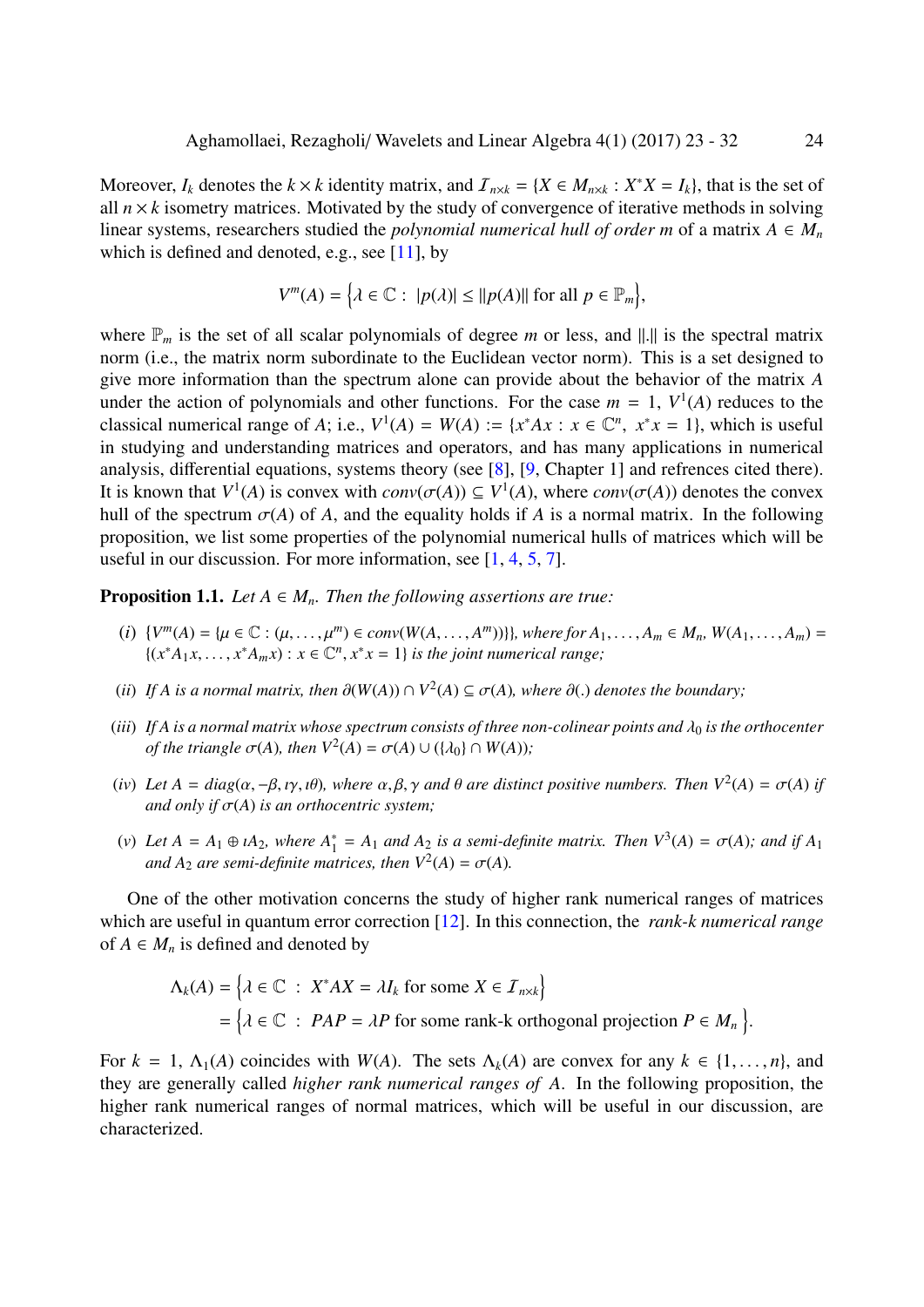**Proposition 1.2.** *([10, Corollary 2.4]) Let*  $A \in M_n$  *be a normal matrix with eigenvalues*  $\lambda_1, \ldots, \lambda_n$ *(counting multiplicities). Then*

$$
\Lambda_k(A) = \bigcap_{1 \leq j_1 < \cdots < j_{n-k+1} \leq n} conv\big(\{\lambda_{j_1}, \ldots, \lambda_{j_{n-k+1}}\}\big).
$$

<span id="page-2-1"></span>Recently, the notion of *rank-k numerical hull of order m* of a matrix  $A \in M_n$  has been defined in [13], as a generalization of  $V^m(A)$  and  $\Lambda_k(A)$ , and has been denoted by:

$$
\mathcal{X}_k^m(A) = \Big\{\lambda \in \mathbb{C} : (\lambda, \lambda^2, \dots, \lambda^m) \in conv(\Lambda_k(A, A^2, \dots, A^m))\Big\},\
$$

wh[ere](#page-9-8)  $\Lambda_k(A_1,\ldots,A_m) = \{(\lambda_1,\ldots,\lambda_m) \in \mathbb{C}^m : \exists X \in \mathcal{I}_{n \times k} \text{ s.t. } X^*A_jX = \lambda_jI_k, j = 1,\ldots,m\}$  is the *joint rank-k numerical range* of  $(A_1, \ldots, A_m) \in M_n \times \cdots \times M_n$ | {z } *m*−*times* . It is clear that  $X_1^m(A) = V^m(A)$  and

 $X_k^1(A) = \Lambda_k(A)$ . The sets  $X_k^m(A)$ , where  $k \in \{1, 2, ..., n\}$  and  $m \in \mathbb{N}$ , are generally called the *higher rank numerical hulls* of *A*. The *rank*−*k spectrum* of a matrix *A* ∈ *Mn*, as a generalization of the spectrum of *A*, is defined and denoted in [13] by  $\sigma_k(A) = \{ \lambda \in \mathbb{C} : dim(ker(\lambda I_n - A)) \geq k \}$ . Next, we list some properties of the higher rank numerical hulls and the rank-*k* spectrum of matrices which will be useful in our discussion. One may see [13] for more details.

**Proposition 1.3.** *Let*  $A \in M_n$ *. Then the fo[llow](#page-9-8)ing assertions are true:* 

$$
(i) \ \sigma_k(A) \subseteq \sigma_{k-1}(A) \subseteq \cdots \subseteq \sigma_1(A) = \sigma(A);
$$

<span id="page-2-0"></span>
$$
(ii) \ \ \sigma_k(A) \subseteq \mathcal{X}_k^m(A) \subseteq \mathcal{X}_{k-1}^m(A) \subseteq \cdots \subseteq \mathcal{X}_1^m(A) = V^m(A) \subseteq V^{m-1}(A) \subseteq \cdots \subseteq V^1(A) = W(A);
$$

- $(iii)$   $\sigma_k(A) \subseteq \mathcal{X}_k^m(A) \subseteq \mathcal{X}_k^{m-1}(A) \subseteq \cdots \subseteq \mathcal{X}_k^1(A) = \Lambda_k(A) \subseteq \Lambda_{k-1}(A) \subseteq \cdots \subseteq \Lambda_1(A) = W(A);$
- $\chi_k^m(A) \subseteq V^m(A) \cap \Lambda_k(A);$
- (*v*)  $X_k^m(\alpha A + \beta I_n) = \alpha X_k^m(A) + \beta$ , where  $\alpha, \beta \in \mathbb{C}$ ;
- (*vi*) *If A is Hermitian and*  $m \geq 2$ , then  $\mathcal{X}_{k}^{m}(A) = \sigma_{k}(A);$
- (*vii*) *If A is unitary, then*  $\mathcal{X}_k^m(A) \cap \sigma(A) = \sigma_k(A)$ ;
- (*viii*) *If*  $m, k \ge 2$ ,  $n = 2k$ , and A is a unitary matrix with distinct eigenvalues, then  $X_k^m(A) = \emptyset$ .

In this paper, we are going to study some algebraic and geometrical properties of the higher rank numerical hulls of normal matrices. For this, in Section 2, we find the conditions that under them  $\mathcal{X}_k^m(A)$  is empty or a nonempty set in  $\mathbb{C}$ . We also characterize the higher rank numerical hulls of a unitary matrix such that its spectrum lies in a semicircle. Moreover, we give a characterization of normal matrices *A* whose  $\mathcal{X}_1^m(A) = V^m(A) = W(A)$ . In Section 3, by using the extreme points of the numerical range, we study the higher rank numerical hulls of matrices of the form  $A_1 \oplus iA_2$ , where  $A_1$  and  $A_2$  are Hermitian. In Section 4, we study the higher rank numerical hulls of the basic circulant matrix.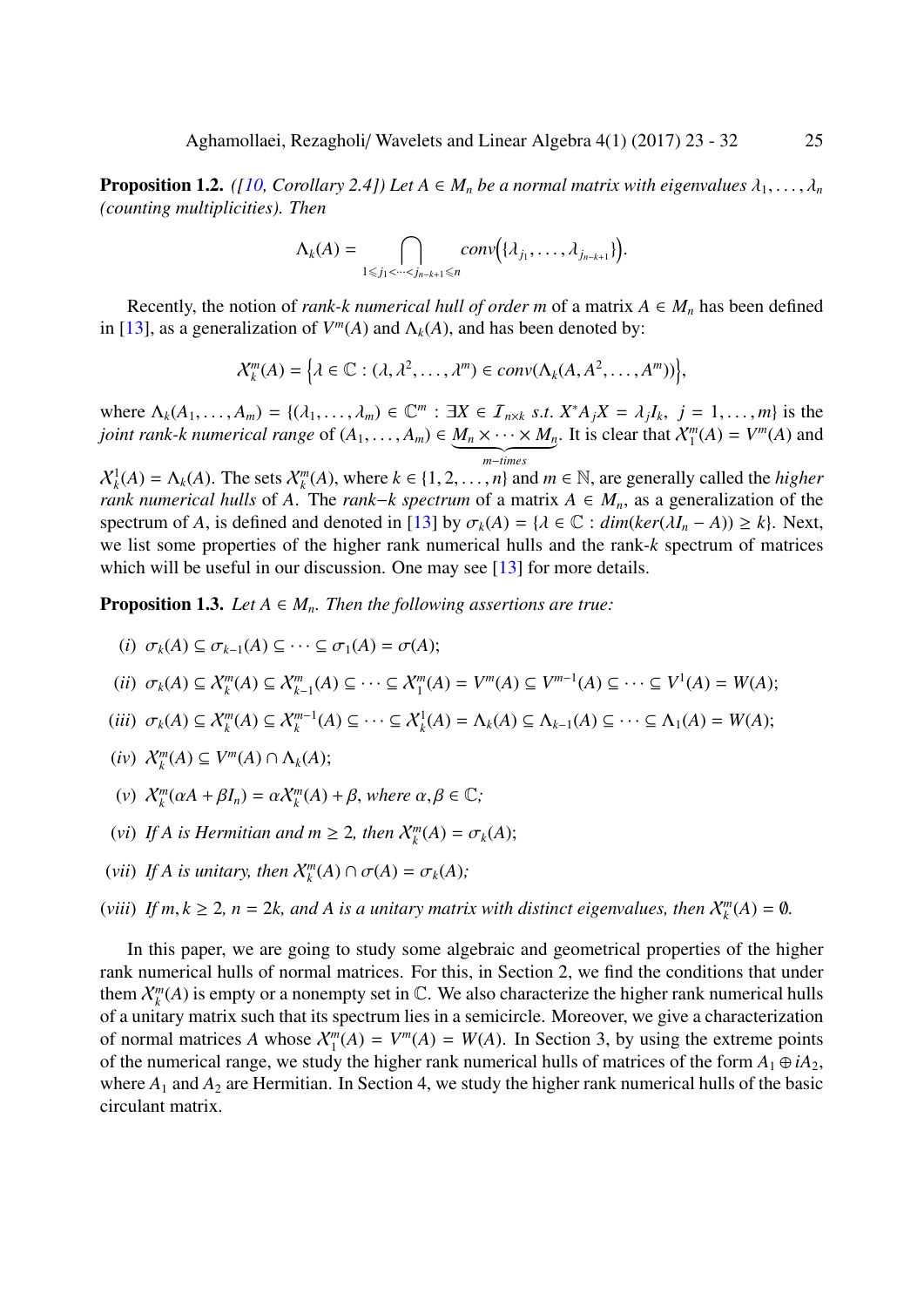#### 2. Some general properties

At first we show that there are matrices such that their higher rank numerical hulls are nonempty. It will also be useful in our discussion. Note that by Proposition  $1.3(ii)$ ,  $\sigma(A) \subseteq V^m(A)$ , and hence  $V^m(A)$  is a nonempty set.

**Theorem 2.1.** *Let*  $A \in M_n$ *. Then the following assertions are true:* 

(*i*) If  $2k > n$ , then  $\mathcal{X}_k^m(A)$  is empty or a singleton set. Moreover,

$$
\sigma_k(A) \subseteq \mathcal{X}_k^m(A) \subseteq \sigma_{2k-n}(A);
$$

- (*ii*) *If*  $2k > n + 1$  *and A is a nonderogatory matrix, then*  $X_k^m(A) = \emptyset$ ;
- $(iii)$   $\mathcal{X}_k^m(I_k \otimes A) = V^m(A)$ .

*Proof.* To prove (*i*), we assume that  $\mathcal{X}_k^m(A) \neq \emptyset$  and it contains at least two points such as  $\lambda_0$  and  $\lambda_1$ . Since  $\mathcal{X}_k^m(A) \subseteq \Lambda_k(A)$ , there exist  $X = [x_1, x_2, \dots, x_k]$  and  $Y = [y_1, y_2, \dots, y_k]$  in  $\mathcal{I}_{n \times k}$  such that  $X^*AX = \lambda_0 I_k$  and  $Y^*AY = \lambda_1 I_k$ . We assume that *w* is a unit vector in the intersection of column spaces of X and Y. So, there exist  $\alpha_i, \beta_i \in \mathbb{C}$ ,  $i = 1, ..., k$ , such that  $\sum_{i=1}^k \alpha_i x_i = w = \sum_{i=1}^k \beta_i y_i$ , where  $\sum_{i=1}^{k} |\alpha_i|^2 = 1 = \sum_{i=1}^{k} |\beta_i|^2$ . Therefore,  $w^* A w = \sum_{i=1}^{k} |\alpha_i|^2 x_i^* A x_i = \lambda_0 \sum_{i=1}^{k} |\alpha_i|^2 = \lambda_0$ . Also, by | | a similar way, we have  $w^*Aw = \lambda_1$ . So,  $\lambda_0 = \lambda_1$ , and hence,  $\chi_k^m(A)$  is a singleton set. The left inclusion in the other assertion in (*i*) is trivial. To prove the right inclusion, let  $\lambda \in \mathcal{X}_k^m(A)$  be given. Then there exists a rank–*k* orthogonal projection  $P \in M_n$  such that  $PAP = \lambda P$ . So, the equality  $A - \lambda I = P(A - \lambda I)(I - P) + (I - P)(A - \lambda I)$  shows that  $rank(A - \lambda I) \leq rank(P(A - \lambda I)(I - P)) +$ *rank*((*I* − *P*)(*A* −  $\lambda$ *I*)) ≤ 2 *rank*(*I* − *P*) = 2(*n* − *k*). Hence,  $dim(ker(A - \lambda I)) \ge n - (2n - 2k) = 2k - n$ . So,  $\lambda \in \sigma_{2k-n}(A)$ , and this completes the proof of (*i*).

The result in (*ii*) easily follows from (*i*).

By [13, Proposition 2.4] and Proposition 1.3(*ii*),  $V^m(A) \subseteq \mathcal{X}_k^m(I_k \otimes A) \subseteq V^m(I_k \otimes A)$ . By [3, Theorem 3.5(*v*)],  $V^m(I_k \otimes A) = V^m(A)$ , and hence, the result in *(iii)* also holds. So, the proof is complete.  $\Box$ 

In t[he f](#page-9-8)ollowing proposition, we character[ize](#page-2-0) the higher rank numerical hulls of unitary mat[ri](#page-9-9)ces whose spectrum lies in a semicircle (including the end points). Recall that for such matrices, we have  $V^2(A) = \sigma(A)$ ; see [4, Theorem 2.8].

**Proposition 2.2.** *Let*  $A \in M_n$  *be a unitary matrix such that*  $\sigma(A)$  *lies in a semicircle (including the end points). Then*

$$
\chi_{k}^{m}(A) = \begin{cases} W(A) & \text{if } k = m = 1; \\ \sigma(A) & \text{if } k = 1, m > 1; \\ \sigma_{k}(A) & \text{if } k > 1, m > 1; \\ \Lambda_{k}(A) & \text{if } k > 1, m = 1. \end{cases}
$$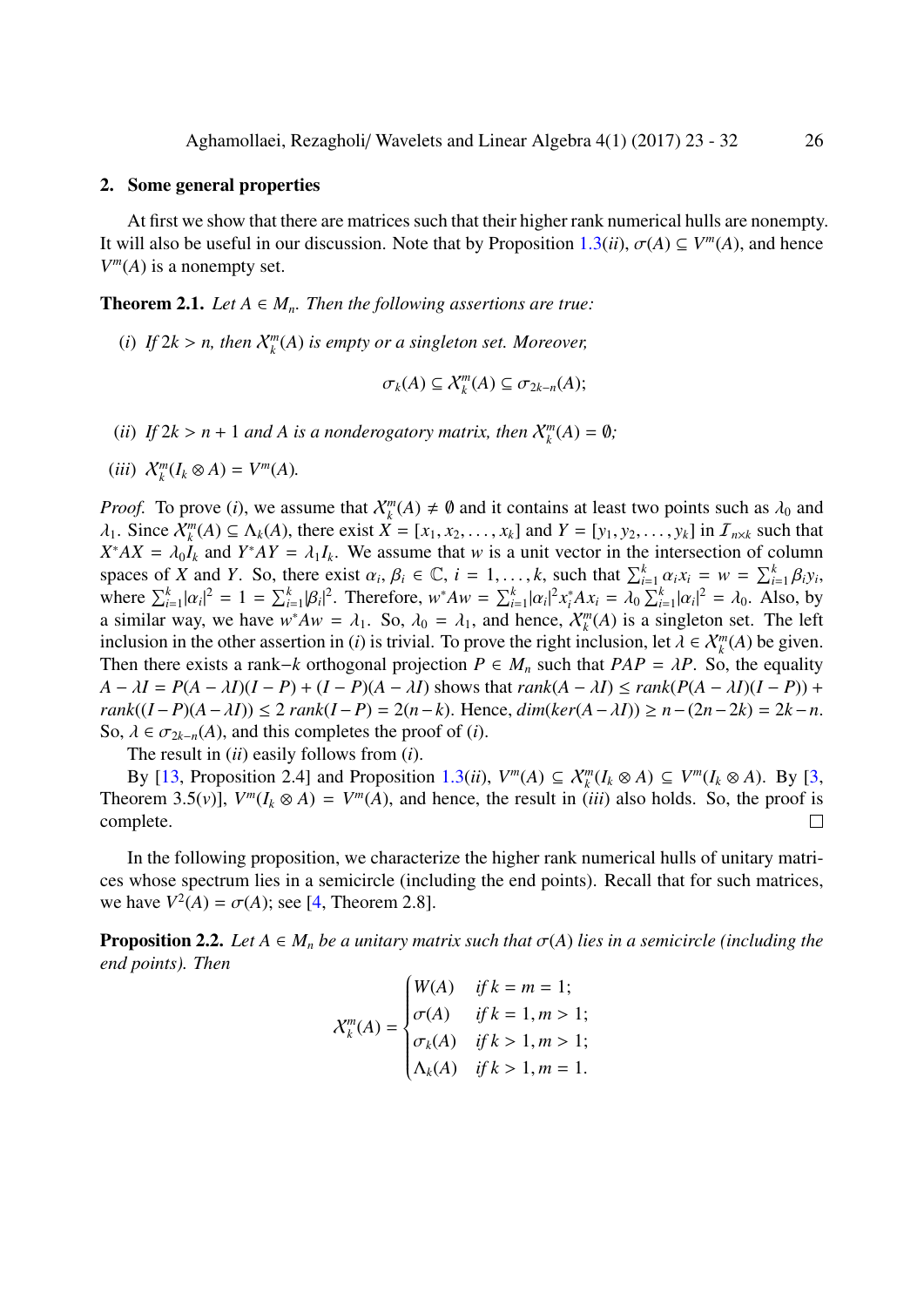*Proof.* The result for the cases  $k = m = 1$ , and  $k > 1$  and  $m = 1$ , follows from Proposition 1.3((*ii*) and (*iii*)). Now, if  $k = 1$  and  $m > 1$ , then  $V^2(A) = \sigma(A)$  and hence by Proposition 1.3(*ii*),  $X_1^m(A) = V^m(A) = \sigma(A)$ . We now assume that  $k, m > 1$ . By Proposition 1.3(*ii*), we have  $\sigma_k(A) \subseteq \mathcal{X}_k^m(A) \subseteq V^2(A) = \sigma(A)$ . So, by the hypothesis and Proposition 1.3(*vii*), we have  $\mathcal{X}_k^m(A) = \mathcal{X}_k^m(A) \cap \sigma(A) \subseteq \sigma_k(A)$  $\mathcal{X}_k^m(A) = \mathcal{X}_k^m(A) \cap \sigma(A) \subseteq \sigma_k(A)$  $\mathcal{X}_k^m(A) = \mathcal{X}_k^m(A) \cap \sigma(A) \subseteq \sigma_k(A)$ , and so,  $\mathcal{X}_k^m(A) = \sigma_k(A)$ . This completes the proof.  $\Box$ 

It is known, see for example Proposition  $1.1(iv)$ , that  $V^m(A)$  is not necessarily con[vex](#page-2-0). In the following theorem, we will consider the convexity of  $\mathcal{X}_1^m(A)$ , where  $m \geq 2$  and A [is n](#page-2-0)ormal.

**Theorem 2.3.** Let  $2 \le m \le n$  be a positive integer, and  $A \in M_n$  be a normal matrix. Then the *following statements are equivalent:*

- <span id="page-4-0"></span>(*i*)  $V^m(A) = W(A);$
- (*ii*)  $V^m(A)$  *is convex*;
- (*iii*) *A is a scalar matrix.*

*Proof.* It is enough to prove  $(ii) \implies (iii)$ ; because the other cases are trivial. In view of Proposition 1.3((*i*) *and* (*ii*)), and the fact that  $W(A) = conv(\sigma(A))$ , we see that  $V^2(A) = W(A)$ . So, by Proposition 1.1(*ii*), we have

$$
\partial W(A) = \partial W(A) \cap V^2(A) \subseteq \sigma(A).
$$

Since  $\sigma(A)$  [is to](#page-1-0)tally disconnected and  $\partial W(A)$  is a connected set, the above inclusion shows that  $\sigma(A)$  must be a singleton set in  $\mathbb C$ . Hence, the normality of A implies that it is a scalar matrix. So the proof is complete.  $\Box$ 

At the end of this section, we take our attention to matrices whose square are Hermitian. Let  $A \in M_n$ . Recall, e.g., see [9, Definition 1.6.2], that a point  $\alpha \in \partial W(A)$  is said to be a sharp point of *W*(*A*) if there are angles  $\theta_1$  and  $\theta_2$  with  $0 \le \theta_1 < \theta_2 < 2\pi$  such that for all  $\theta \in (\theta_1, \theta_2)$ ,

$$
Re(e^{i\theta}\alpha) = max\{Re(\beta) : \beta \in W(e^{i\theta}A)\}.
$$

In [9, Theorem 1.6.3], it is also known that every sharp point of *W*(*A*) is an eigenvalue of *A*. Now, to state our result, we need the following lemma.

**Lemma 2.4.** *[9, Theorem 1.6.8] Let*  $A \in M_n$ *. Then*  $W(A) = conv(\sigma(A))$  *if and only if either A i[s](#page-9-2) normal or A is unitarily similar to a matrix of the form*  $A_1 \oplus A_2$ *, where*  $A_1$  *is normal and*  $W(A_2) \subseteq W(A_1)$ .

<span id="page-4-1"></span>**Theorem 2.5.** [L](#page-9-2)et  $A \in M_n$  be such that  $A^2$  is Hermitian. Moreover, let  $2 \le m \le n$  be a positive *integer. Then the following assertions are true:*

- (*i*)  $W(A) = V^m(A)$  *if and only if A is a scalar matrix;*
- (*ii*) If  $W(A) = conv(V^m(A))$ , then A is normal or A is unitarily similar to a matrix of the form  $A_1 \oplus A_2$ , where  $A_1$  *is normal and*  $W(A_2) \subseteq W(A_1)$ *.*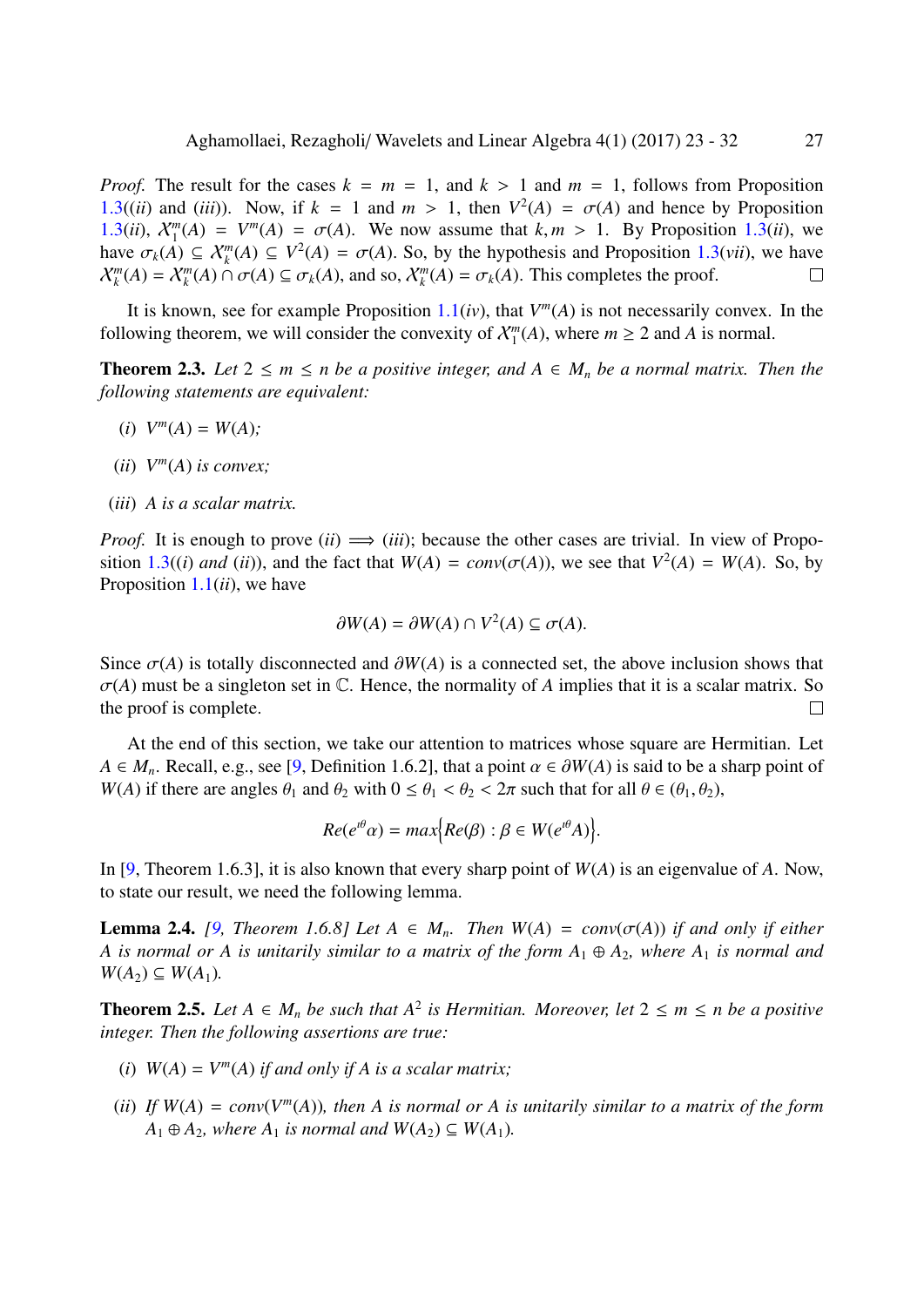*Proof.* In view of Proposition 1.3(*ii*), we assume, without loss of generality, that  $m = 2$ . We know, e.g., see [4, Theorem 4.3], that  $W(A, A^2)$  is convex. So, by Proposition 1.1(*i*),  $\zeta \in V^2(A)$  if and only if  $(\zeta, \zeta^2) \in W(A, A^2)$ . Since  $A^2$  is Hermitian,  $\zeta^2 \in \mathbb{R}$ . Thus,  $\zeta \in \mathbb{R} \cup i\mathbb{R}$ . This shows that

<span id="page-5-0"></span>
$$
V^2(A) \subseteq \mathbb{R} \cup \mathbf{R}.\tag{2.1}
$$

Now, to prove the assertion in (*i*), at first we assume that  $W(A) = V^2(A)$ . So, by (2.1),  $W(A) =$ *V*<sup>2</sup>(*A*) ⊆ ℝ ∪ *i*ℝ. Hence, the convexity of *W*(*A*) implies that *W*(*A*) ⊆ ℝ or *W*(*A*) ⊆ *i*ℝ. So, *A* is normal, and hence, by Theorem 2.3, *A* is a scalar matrix. The converse of (*i*) is trivial.

To prove the assertion in (*ii*), let  $W(A) = conv(V^2(A))$ . Also, by (2.1),  $V^2(A) \subseteq \mathbb{R} \cup i\mathbb{R}$  $V^2(A) \subseteq \mathbb{R} \cup i\mathbb{R}$  $V^2(A) \subseteq \mathbb{R} \cup i\mathbb{R}$ . So,  $W(A)$ (= *conv*( $V^2(A)$ )) is a line segment or a triangle, or a convex quadrilateral. Therefore,  $W(A)$ has two or three, or four sharp [poin](#page-4-0)ts which are eigenvalues of *A*. So,  $W(A) = conv(V^2(A)) =$  $conv(\sigma(A))$ , and hence, by Lemma 2.4, the result holds. So, the proof [is co](#page-5-0)mplete.  $\Box$ 

#### 3. On higher rank numerical h[ulls o](#page-4-1)f normal matrices of the form  $A_1 \oplus iA_2$

In this section, we study the rank-*k* numerical hulls of matrices of the form  $A_1 \oplus iA_2$ , where  $A_1, A_2$  are Hermitian. We characterized this set, as in Theorem 2.1(*i*), for the case  $k > n/2$ . So, the results in this section are important for the case  $1 \le k \le \frac{n}{2}$ 2 . At first, we need the following lemma.

**Lemma 3.1.** *Let*  $A \in M_n$  *be a normal matrix. Then* 

$$
\Lambda_k(A) \cap ext(W(A)) \subseteq \sigma_k(A),
$$

<span id="page-5-1"></span>*where ext*(.) *denotes the set of all extreme points.*

*Proof.* Let  $\lambda \in \Lambda_k(A) \cap ext(W(A))$ , and let  $\lambda_1, \ldots, \lambda_n$  be the eigenvalues of A, counting multiplicities. So, by Proposition 1.2,

$$
\lambda \in \bigcap_{1 \leq j_1 < \dots < j_{n-k+1} \leq n} conv(\{\lambda_{j_1}, \dots, \lambda_{j_{n-k+1}}\}).
$$

Now, since  $ext(conv({\lambda_1},..., {\lambda_n}) = ext(W(A)) \subseteq \sigma(A)$ , the algebraic multiplicity of  $\lambda$  is at least *k*. We know that the algebraic and geometric multiplicity of eigenvalues of normal matrices are equal. So,  $\lambda \in \sigma_k(A)$ , and hence, the proof is complete.  $\Box$ 

**Theorem 3.2.** Let  $A = A_1 \oplus iA_2 \in M_n$ , where  $A_1$  and  $A_2$  are Hermitian. Moreover, let  $\lambda_1, \ldots, \lambda_n$ *be the eigenvalues of A, counting multiplicities. Then*

$$
\sigma_k(A) \subseteq \mathcal{X}_k^m(A) \subseteq \bigcap_{1 \le j_1 < \dots < j_{n-k+1} \le n} conv\big(\{\lambda_{j_1}, \dots, \lambda_{j_{n-k+1}}\}\big) \cap \sigma(A),\tag{3.1}
$$

*if one of the following conditions holds:*

(*i*)  $A_1$  *and*  $A_2$  *are semi-definite matrices and*  $m \geq 2$ ,

(*ii*)  $A_2$  *is a semi-definite matrix and*  $m \geq 3$ .

*Under the condition* (*i*) *or* (*ii*)*, the set equalities in* (3.1) *hold if*  $\sigma(A) = ext(W(A))$ *.*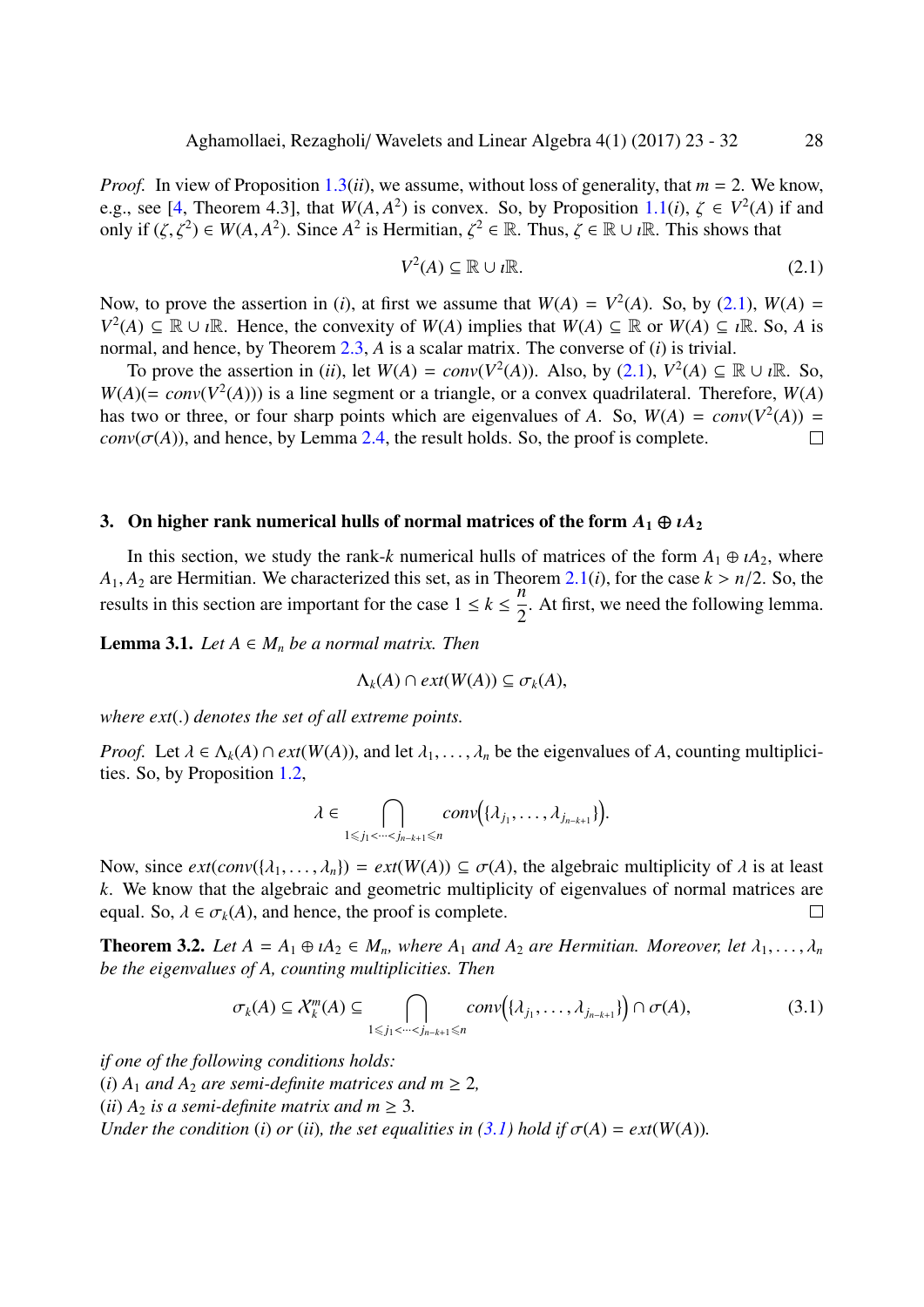*Proof.* If the condition (*i*) holds, then by Proposition 1.1(*v*), we have  $V^2(A) = \sigma(A)$ . So, by Propositions  $1.3(iv)$  and  $(ii)$  and  $1.2$ , we have

$$
\sigma_k(A) \subseteq \mathcal{X}_k^m(A) \subseteq V^2(A) \cap \Lambda_k(A) = \bigcap_{1 \leq j_1 < \cdots < j_{n-k+1} \leq n} conv\big(\{\lambda_{j_1}, \ldots, \lambda_{j_{n-k+1}}\}\big) \cap \sigma(A),
$$

and so, the r[esul](#page-2-0)t holds.

If condition (*ii*) holds, then using the same manner as in the proof above, the result also holds.

For the final assertion, let  $\sigma(A) = ext(W(A))$ . Now using Proposition 1.2 and Lemma 3.1, the set equalities hold. This completes the proof. □

*Remark* 3.3. Let  $A = A_1 \oplus iA_2 \in M_n$ , where  $A_1$  and  $A_2$  are semi-definite matrices. By Lemma 3.1 and Theorem 3.2, to study  $\mathcal{X}_k^m(A)$ , we have to find the members of  $\Lambda_k(A) \cap \sigma(A) \cap (ext(W(A)))^c$  $\Lambda_k(A) \cap \sigma(A) \cap (ext(W(A)))^c$  $\Lambda_k(A) \cap \sigma(A) \cap (ext(W(A)))^c$ that belong to  $\mathcal{X}_k^m(A)$ . In fact,  $\mathcal{X}_k^m(A)$  is the union of the set of all these elements with  $\sigma_k(A)$ .

In the next theorem, we find the set  $\mathcal{X}_k^m(A)$  for some n[orm](#page-5-1)al matrices  $A \in M_4$  of the form  $A = A_1 \oplus \iota A_2.$ 

**Theorem 3.4.** *Let*  $\alpha, \beta, \gamma, \theta$  *are positive integers, and*  $A = diag(\alpha, -\beta, \gamma, \theta)$  *and*  $B = diag(\alpha, -\beta, \nu, -\nu\theta)$ *.* If  $m \geq 3$  and  $k, l \geq 2$ , then  $\mathcal{X}_{k}^{m}(A) = \emptyset = \mathcal{X}_{k}^{l}(B)$ *.* 

*Proof.* We assume, without loss of generality, that  $\alpha \leq \beta$  and  $\gamma \leq \theta$ . In view of Remark 3.3, if  $\gamma = \theta$ , then  $\chi_k^m(A) = \emptyset$ , and for the case  $\gamma < \theta$ , we have

> $\chi^m_{\nu}$  $_k^m(A) \subseteq \{ \iota \gamma \}.$

By Proposition 1.2,  $\Lambda_2(A) = \{i\gamma\}, \Lambda_2(A^2) = [-\gamma^2, \alpha^2]$  and  $\Lambda_2(A^3) = (-i\gamma^3)$ . So,

$$
conv(\Lambda_2(A, A^2, A^3)) \subseteq \Lambda_2(A) \times \Lambda_2(A^2) \times \Lambda_2(A^3) = \{ \iota \gamma \} \times [-\gamma^2, \alpha^2] \times \{-\iota \gamma^3 \}.
$$

A direct compu[tatio](#page-2-1)n shows that  $(\iota \gamma, -\gamma^2, -\iota \gamma^3) \notin \Lambda_2(A, A^2, A^3)$ . Since  $(\iota \gamma, -\gamma^2, -\iota \gamma^2, -\iota \gamma^2)$  $- i \gamma^3$ ) is a conical point of  $\{i\gamma\} \times [-\gamma^2, \alpha^2] \times \{-i\gamma^3\},\$ 

$$
(\iota\gamma,-\gamma^2,-\iota\gamma^3) \notin conv(\Lambda_2(A,A^2,A^3)).
$$

So,  $\iota \gamma \notin \mathcal{X}_k^m(A)$ , and hence  $\mathcal{X}_k^m(A) = \emptyset$ . To prove the assertion for the matrix *B*, by Proposition 1.2,  $\Lambda_2(B) = \{0\}$  and  $\Lambda_2(B^2)$  is a line-segment in the positive real axis. By Proposition 1.3(*iii*),  $\mathcal{X}_k^m(B) \subseteq \Lambda_2(B) = \{0\}.$  Since  $(0,0) \notin \Lambda_2(B) \times \Lambda_2(B^2), (0,0) \notin conv(\Lambda_2(B,B^2)),$  and so,  $0 \notin \mathcal{X}_2^2(B)$ . Hence, by Proposition 1.3((*ii*) and (*iii*)),  $X_k^l(B) = \emptyset$ . This completes the proof.  $\Box$ 

The final example is related to a case that we did not consider in Theorem 3.4.

**Example 3.5.** Let  $A = diag(0, 1, 2) \oplus i diag(1)$  $A = diag(0, 1, 2) \oplus i diag(1)$  $A = diag(0, 1, 2) \oplus i diag(1)$ . Obviously  $\sigma_2(A) = \emptyset$ . By Propositions 1.3(*iii*) and 1.2,  $\mathcal{X}_2^2(A) \subseteq \Lambda_2(A) = \{1\}$  and  $\Lambda_2(A^2) = [0, 1]$ . So,

$$
\Lambda_2(A, A^2) \subseteq \Lambda_2(A) \times \Lambda_2(A^2) = \{1\} \times [0, 1].
$$

A d[irec](#page-2-1)t computation shows that  $(1, 1) \notin \Lambda_2(A, A^2)$  $(1, 1) \notin \Lambda_2(A, A^2)$  $(1, 1) \notin \Lambda_2(A, A^2)$ , and since  $(1, 1)$  is a conical point of  $\Lambda_2(A) \times$  $\Lambda_2(A^2)$ ,  $(1, 1) \notin conv(\Lambda_2(A, A^2))$ . So,  $1 \notin \mathcal{X}_2^2(A)$ , and hence,  $\mathcal{X}_2^2(A) = \emptyset$ .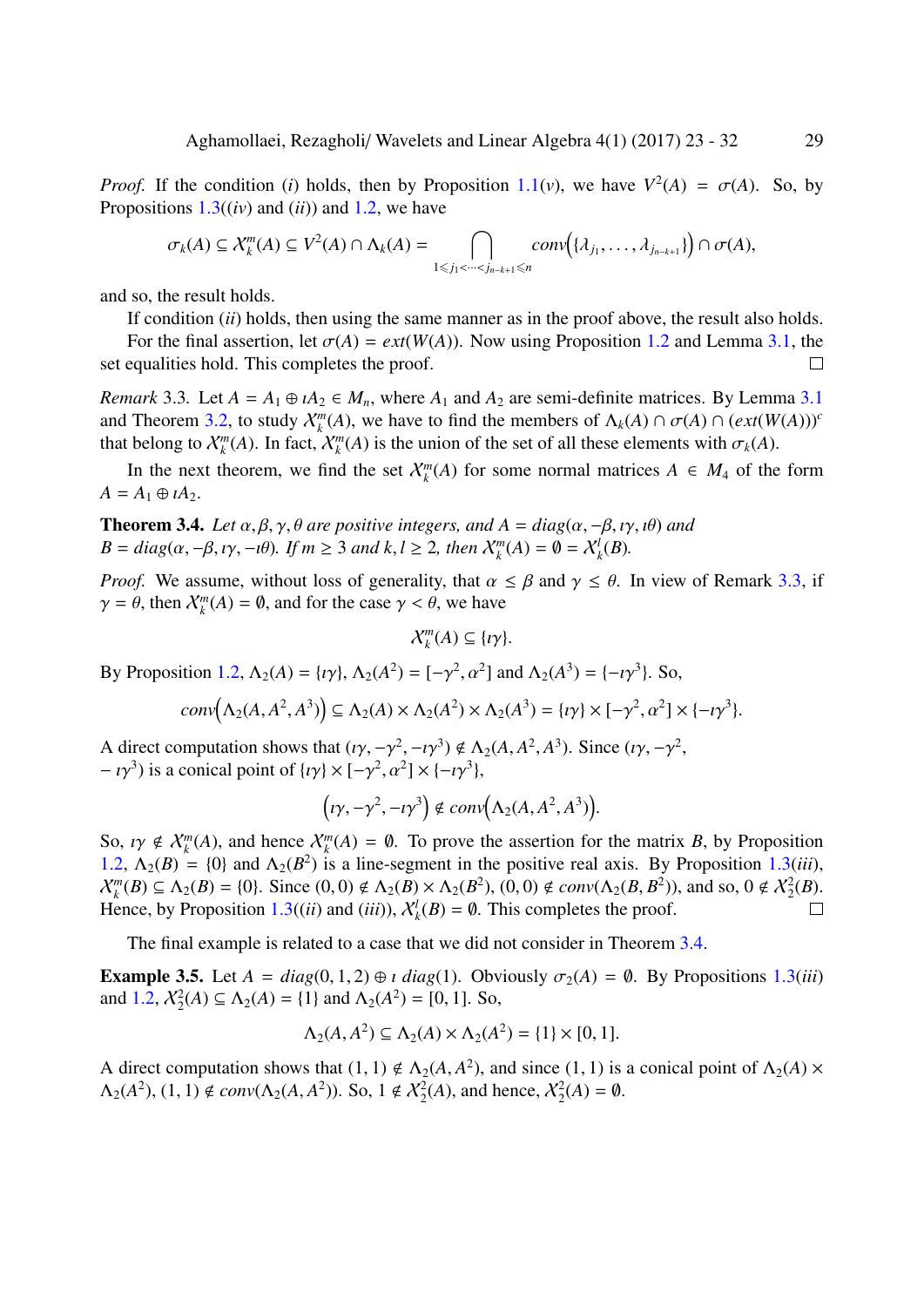#### 4. Higher rank numerical hulls of the basic circulant matrix

Let

$$
C = \begin{pmatrix} c_0 & c_1 & c_2 & \dots & c_{n-1} \\ c_{n-1} & c_0 & c_1 & \dots & c_{n-2} \\ \vdots & \vdots & \vdots & \ddots & \vdots \\ c_1 & c_2 & c_3 & \dots & c_0 \end{pmatrix} \in M_n
$$

be an arbitrary circulant matrix. Also, let  $P_n = E_{12} + \cdots + E_{n-1,n} + E_{n1}$ , where  $E_{ij} \in M_n$  is an elementary matrix whose (*i*, *j*)-*th* entry is 1 and the other entries are 0. It is clear that

$$
C = c_0 P_n^0 + c_1 P_n^1 + \cdots + c_{n-1} P_n^{n-1}.
$$

By this idea,  $P_n$  is called the basic circulant matrix. It is known that  $P_n$  is unitarily similar to

$$
D_n = diag(1, \omega, \ldots, \omega^{n-1}),
$$

where  $\omega = e^{i2\pi/n}$ . Then, by [2, Proposition 2.3(*iii*)],  $\mathcal{X}_k^m(P_n) = \mathcal{X}_k^m(D_n)$ . In the next theorem, we study the higher rank numerical hulls of  $D<sub>n</sub>$ . At first, we need the following two lemmas.

**Lemma 4.1.** Let  $D_n = diag(1, \omega, \ldots, \omega^{n-1})$ , where  $\omega = e^{i2\pi/n}$ . Then the following assertions are *true:*

- <span id="page-7-0"></span>(*i*) [4, Theorem 3.1] If  $n/2 < m < n$ , then  $V^m(D_n) = \sigma(D_n) \cup \{0\}$ . Also, if  $m = n/2$ , then  $V^m(D_n) = \bigcup_{j=0}^{n-1} \omega^j[0, 1]$ ;
- (*ii*) [4, Theorem 3.3] Let  $F = (\omega^{(p-1)(q-1)}) \in M_n$ , 1 ≤ p, q ≤ n and 3 < m < n/2. Then  $\mu$  ∈  $V^m(D_n)$  if and only if there exist complex numbers  $z_{m+2}, \ldots, z_{n-m}$  such that  $z_j = \overline{z}_{n-j+2}$  $and F^{-1}[1, \mu, \ldots, \mu^m, z_{m+2}, \ldots, z_{n-m}]$  $\bar{\mu}^m, \ldots, \bar{\mu}$ ]<sup>t</sup>} *is a nonnegative vector.*

The following lemma follows easily from [6, Corollary 2.8].

**Lemma 4.2.** If  $k < n/2$ , then  $\Lambda_k(D_n)$  is an *n*-sided convex polygon obtained by joining  $\omega^j$  and  $\omega^{j+k}$ , where  $\omega^{j+k} = \omega^{j+k-n}$  if  $j + k > n$  ( $j = 1, ..., n$ ).

<span id="page-7-1"></span>**Theorem 4.3.** Let  $D_n = diag(1, \omega, \ldots, \omega^{n-1})$ , where  $\omega = e^{i2\pi/n}$ . Moreover, let  $F = (\omega^{(p-1)(q-1)}) \in$  $M_n$ ;  $1 \leq p, q \leq n$ . Then the following assertions are true:

(i) If 
$$
k = 1
$$
, then  $X_1^m(D_n)$  equals to  
\n
$$
\begin{cases}\nconv({1, \omega, ..., \omega^{n-1}}), & \text{if } m = 1, \\
{\mu \in \mathbb{C} : \exists z_{m+2}, ..., z_{n-m} \text{ s.t. } z_j = \bar{z}_{n-j+2} \text{ and} \\
F^{-1}[1, \mu, ..., \mu^m, z_{m+2}, ..., z_{n-m}, \bar{\mu}^m, ..., \bar{\mu}]^t \\
\text{is a nonnegative vector}, & \text{if } 3 < m < n/2, \\
\bigcup_{j=0}^{n-1} \omega^j[0, 1], & \text{if } m = n/2, \\
{0, 1, \omega, ..., \omega^{n-1}}, & \text{if } n/2 < m < n, \\
{1, \omega, ..., \omega^{n-1}}, & \text{if } m = n;\n\end{cases}
$$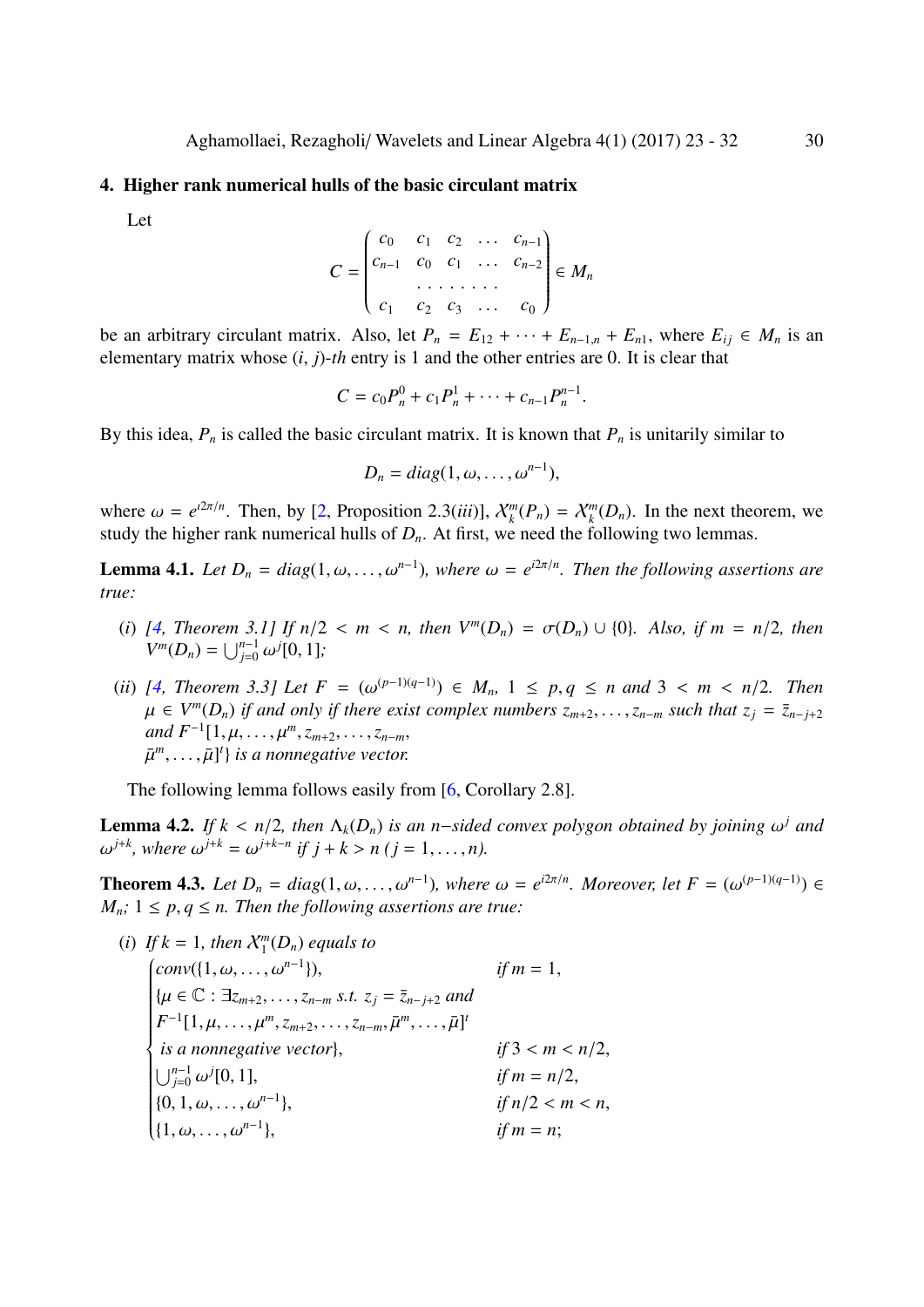(*ii*) *If* 1 < *k* < *n*/2*, then*  $\left(\mathcal{X}^m_k(D_n) = \bigcap_{n \geq 0}$  $\left\{ \begin{array}{c} \end{array} \right.$  0⩽*j*1<···<*jn*−*k*+1⩽*n*−1  $conv({\{\omega^{j_1}, \ldots, \omega^{j_{n-k+1}}\}}), \quad \text{if } m = 1,$  $X_k^m(D_n) \subseteq \{ \mu \in \mathbb{C} : \exists z_{m+2}, \ldots, z_{n-m} \text{ s.t. } z_j = \bar{z}_{n-j+2} \}$  $and F^{-1}[1, \mu, \ldots, \mu^m, z_{m+2}, \ldots, z_{n-m}, \bar{\mu}^m, \ldots, \bar{\mu}]^t$ *is a nonnegative vector*},  $if 3 < m < n/2$ ,  $\mathcal{X}_k^m(D_n) \subseteq \bigcup_{j=0}^{n-1}$ ω *k*  $\frac{\omega}{\omega^k + \omega - 1} \omega^{j+1} [0, 1],$  *if*  $m = n/2$ , X*<sup>m</sup> k* (*Dn*) ⊆ {0}, *if n*/2 < *m* < *n*,  $X_k^m(D_n) = \emptyset,$  *if*  $m = n$ ;

(iii) If 
$$
k \ge n/2
$$
, then  $X_k^m(D_n) = \emptyset$ .

*Proof.* For  $k = 1$  and  $m = 1$ ,  $\mathcal{X}_1^1(D_n) = W(D_n)$  and since  $D_n$  is a normal matrix,  $\mathcal{X}_1^1(D_n) =$  $conv({1, \omega, \omega^2, \ldots, \omega^{n-1}}).$ 

For the case  $k = 1$  and  $3 < m < n/2$ , by Lemma 4.1(*ii*) and Proposition 1.3(*ii*), the result holds. By Lemma 4.1(*i*), the results in the cases  $k = 1$  and  $n/2 < m < n$  or  $m = n/2$ , also hold. For the case  $k = 1$  and  $m = n$ ,  $X_1^n(D_n) = V^n(D_n) = \sigma(D_n)$ .

For the case  $1 < k < n/2$  and  $m = 1$ , by Proposi[tion](#page-7-0)s 1.3(*iii*) and 1.2, t[he re](#page-2-0)sult holds.

If  $1 < k < n/2$  $1 < k < n/2$  and  $3 < m < n/2$ , then the result follows from Proposition 1.3(*iv*) and Lemma 4.1(*ii*).

If  $1 < k < n/2$  and  $m = n/2$ , then Proposition 1.3(*iv*[\) an](#page-2-0)d Lemma [4](#page-2-1).1(*i*) imply that  $\mathcal{X}_k^m(D_n) \subseteq$  $(\bigcup_{j=0}^{n-1} \omega^j[0,1]) \cap \Lambda_k(D_n)$ . To make a better superset, using Lemma 4.2, we [mus](#page-2-0)t find the inter[sec](#page-7-0)tion of the line segments  $\omega^j[0,1]$  with  $\Lambda_k(D_n)$ , where  $j = 0, 1, \ldots, n-1$ . This intersection is  $\left\{\frac{\omega^{k+j+1}}{k}\right\}$  $\frac{\omega}{\omega^k + \omega - 1}$ . So, the above intersection equal[s to](#page-2-0)  $\bigcup_{j=0}^{n-1}$ ω *k*  $\frac{\omega}{\omega^k + \omega - 1} \omega^{j+1} [0, 1]$  $\frac{\omega}{\omega^k + \omega - 1} \omega^{j+1} [0, 1]$  $\frac{\omega}{\omega^k + \omega - 1} \omega^{j+1} [0, 1]$ , and hence, the inclusion holds.

For the case  $1 < k < n/2$  and  $n/2 < m < n$ , by Lemma 4.1(*i*), we have  $V^m(D_n) = \sigma(D_n) \cup \{0\}$ . So, by Proposition  $1.3(ii)$ ,  $\mathcal{X}_k^m(D_n) \subseteq \sigma(D_n) \cup \{0\}.$ 

For  $k > 1$ ,  $\sigma_k(D_n) = \emptyset$ . So, by Proposition 1.3(*vii*),  $X_k^m(D_n) \cap \sigma(D_n) = \emptyset$ . Hence,  $X_k^m(D_n) \subseteq \{0\}$ . For the case  $1 < k < n/2$  and  $m = n$ ,  $conv(\Lambda_k(D_n, D_n^2, \dots, D_n^n = I_n)) \subseteq \Lambda_k(D_n) \times \dots \times \Lambda_k(D_n^{n-1}) \times$ {1}. So, if there ex[ists](#page-2-0) a scalar  $\mu \in \mathcal{X}_k^n(D_n)$ , then  $\mu^n = 1$ . This means that there is a  $0 \le j \le n - 1$ such that  $\mu = \omega^j$ . By Lemma 4.2, the elements  $1, \omega, \ldots, \omega^{n-2}$  and  $\omega^{n-1}$  do not belong to  $\Lambda_k(D_n)$ for  $1 < k < n/2$ . So,  $\mu \notin \Lambda_k(D_n)$ ; a contradiction. Hence  $\mathcal{X}_k^n(D_n) = \emptyset$ .

By Proposition 1.2, for the case  $k > n/2 + 1$ , we have  $\Lambda_k(D_n) = \emptyset$ . Hence,  $\mathcal{X}_k^m(D_n)$  is also empty.

By Proposition 1.3(*viii*), if  $k = n/2$  $k = n/2$ , then  $\mathcal{X}_k^m(D_n) = \emptyset$ . So, the result in (*iii*) holds, and hence, the proof is comple[te.](#page-2-1)  $\Box$ 

#### Acknowledgment[s](#page-2-0)

The authors wish to express their gratitude to anonymous referees for helpful comments and useful suggestions which improved the presentation of the original manuscript.